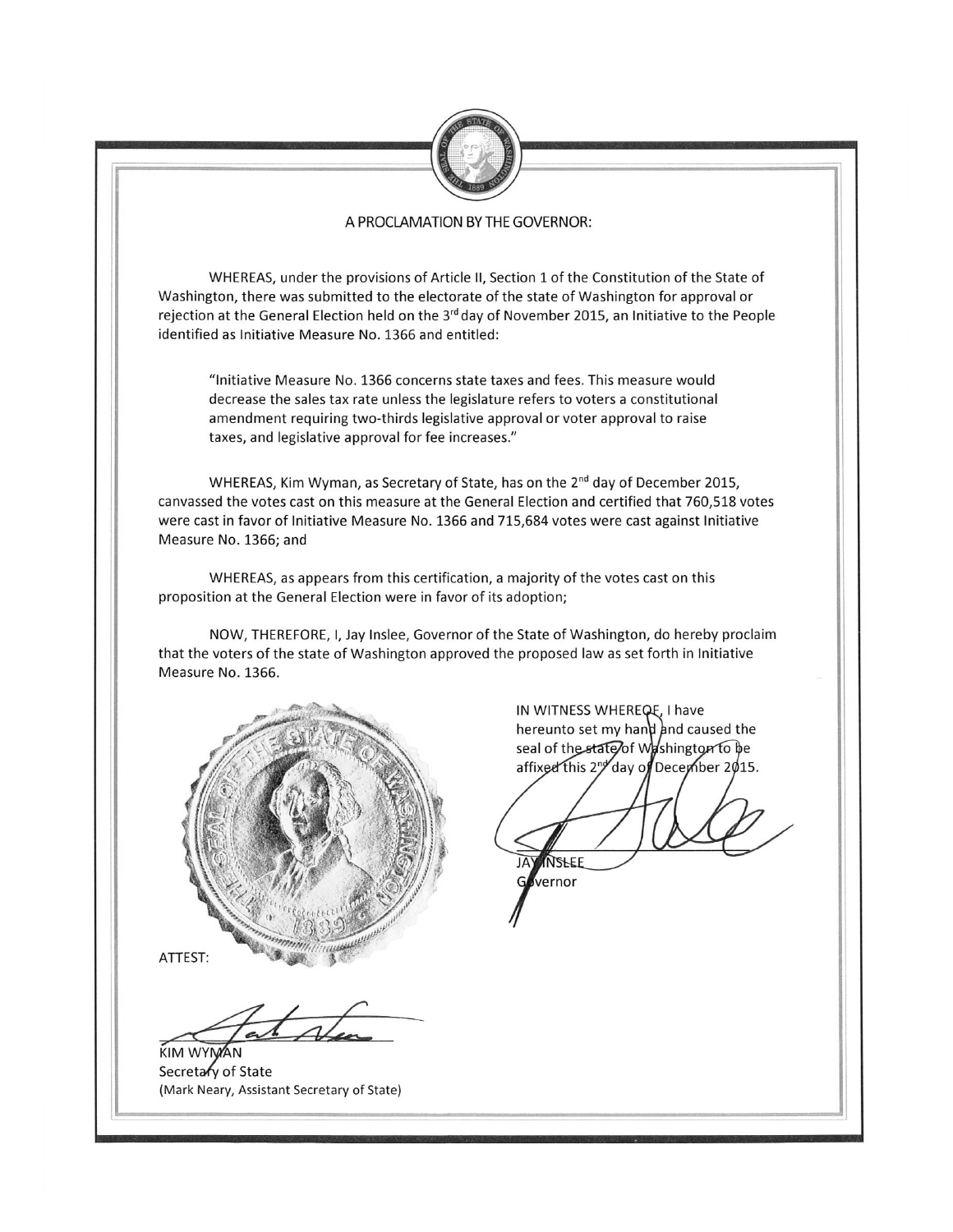INITIATIVE 1366

To the People

Chapter 1, Laws of 2016

## State Taxes and Fees

EFFECTIVE DATE: December 2, 2015

Approved by the People of the State of Washington in the General Election on December 2, 2015 ORIGINALLY FILED January 5, 2015 **Secretary of State**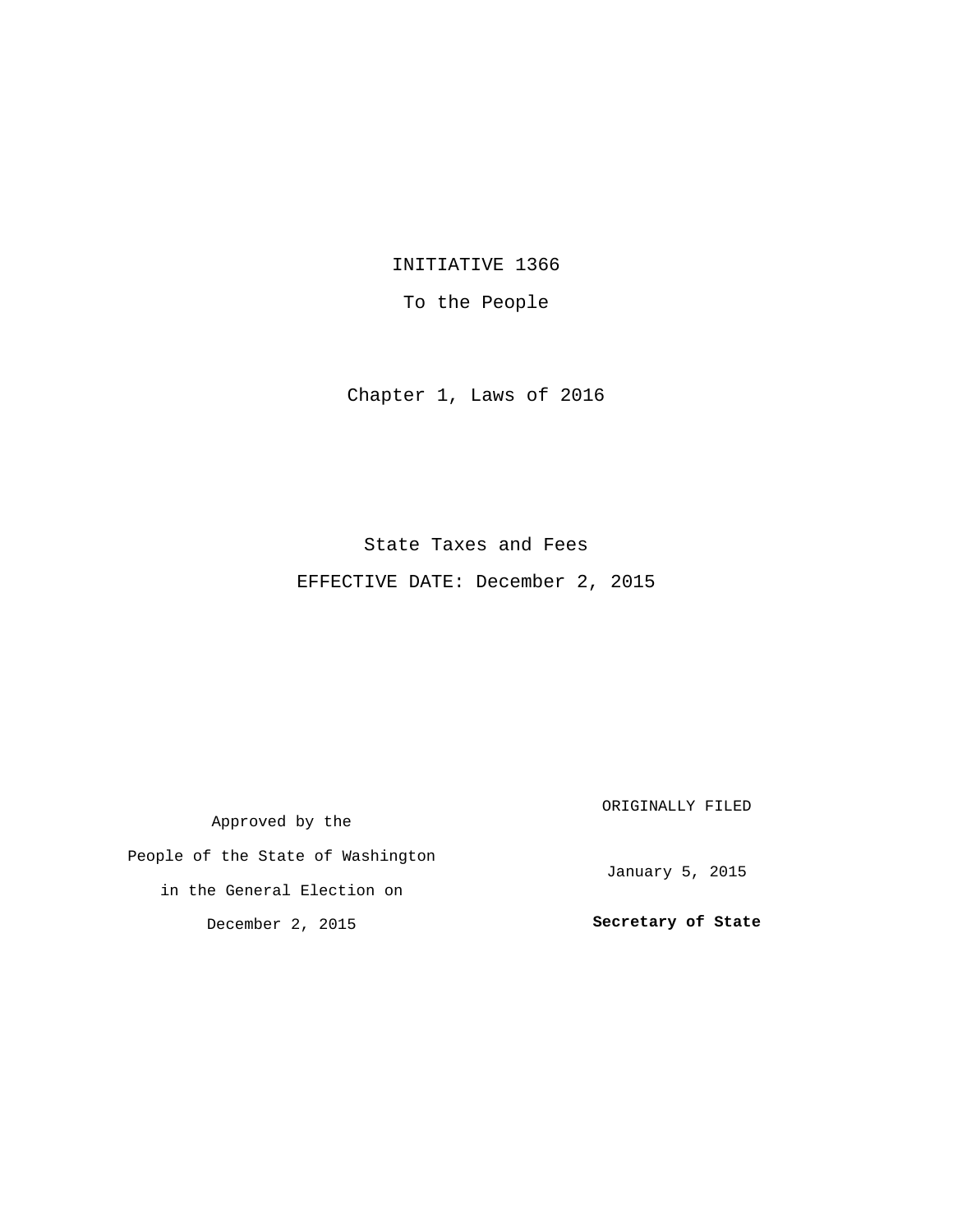1 AN ACT Relating to taxes and fees imposed by state government; amending RCW 82.08.020, 43.135.031, and 43.135.041; adding new sections to chapter 43.135 RCW; creating new sections; and providing 4 a contingent expiration date.

BE IT ENACTED BY THE PEOPLE OF THE STATE OF WASHINGTON:

 **2/3 CONSTITUTIONAL AMENDMENT** 

**COMPLETE TEXT**

# **INTENT**

 NEW SECTION. **Sec. 1.** Over the past twenty years, the taxpayers have been required to pay increasing taxes and fees to the state, hampering economic growth and limiting opportunities for the citizens of Washington.

 The people declare and establish that the state needs to exercise fiscal restraint by either reducing tax burdens or limiting tax increases to only those considered necessary by more than a bare 18 majority of legislators.

 Since 1993, the voters have repeatedly passed initiatives requiring two-thirds legislative approval or voter approval to raise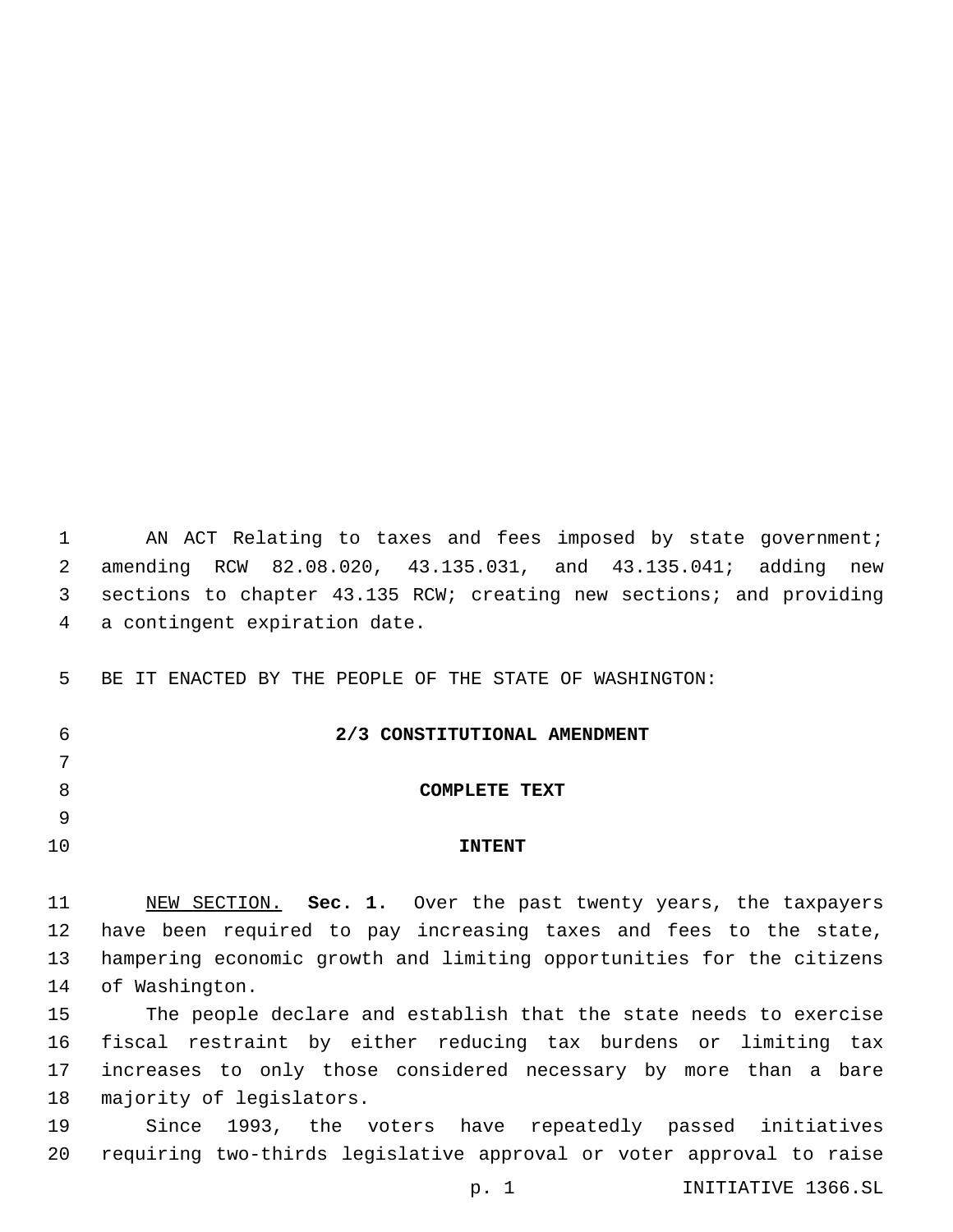taxes and majority legislative approval for fee increases. However, the people have not been allowed to vote on a constitutional amendment requiring these protections even though the people have approved them on numerous occasions.4

 This measure provides a reduction in the burden of state taxes by reducing the sales tax, enabling the citizens to keep more of their own money to pay for increases in other state taxes and fees due to the lack of a constitutional amendment protecting them, unless the legislature refers to the ballot for a vote a constitutional amendment requiring two-thirds legislative approval or voter approval to raise taxes and majority legislative approval for fee increases. The people want to ensure that tax and fee increases are consistently 13 a last resort.

#### **REDUCE THE SALES TAX UNLESS...**

 **Sec. 2.** RCW 82.08.020 (Tax imposed--Retail sales--Retail car rental) and 2014 c 140 s 12 are each amended to read as follows:

17 (1) There is levied and collected a tax equal to  $((six))$  five and five-tenths percent of the selling price on each retail sale in this 19 state of:

 (a) Tangible personal property, unless the sale is specifically excluded from the RCW 82.04.050 definition of retail sale;

 (b) Digital goods, digital codes, and digital automated services, if the sale is included within the RCW 82.04.050 definition of retail sale;

 (c) Services, other than digital automated services, included within the RCW 82.04.050 definition of retail sale;

27 (d) Extended warranties to consumers; and

 (e) Anything else, the sale of which is included within the RCW 29 82.04.050 definition of retail sale.

 (2) There is levied and collected an additional tax on each retail car rental, regardless of whether the vehicle is licensed in this state, equal to five and nine-tenths percent of the selling price. The revenue collected under this subsection must be deposited in the multimodal transportation account created in RCW 47.66.070.

 (3) Beginning July 1, 2003, there is levied and collected an additional tax of three-tenths of one percent of the selling price on each retail sale of a motor vehicle in this state, other than retail car rentals taxed under subsection (2) of this section. The revenue

p. 2 INITIATIVE 1366.SL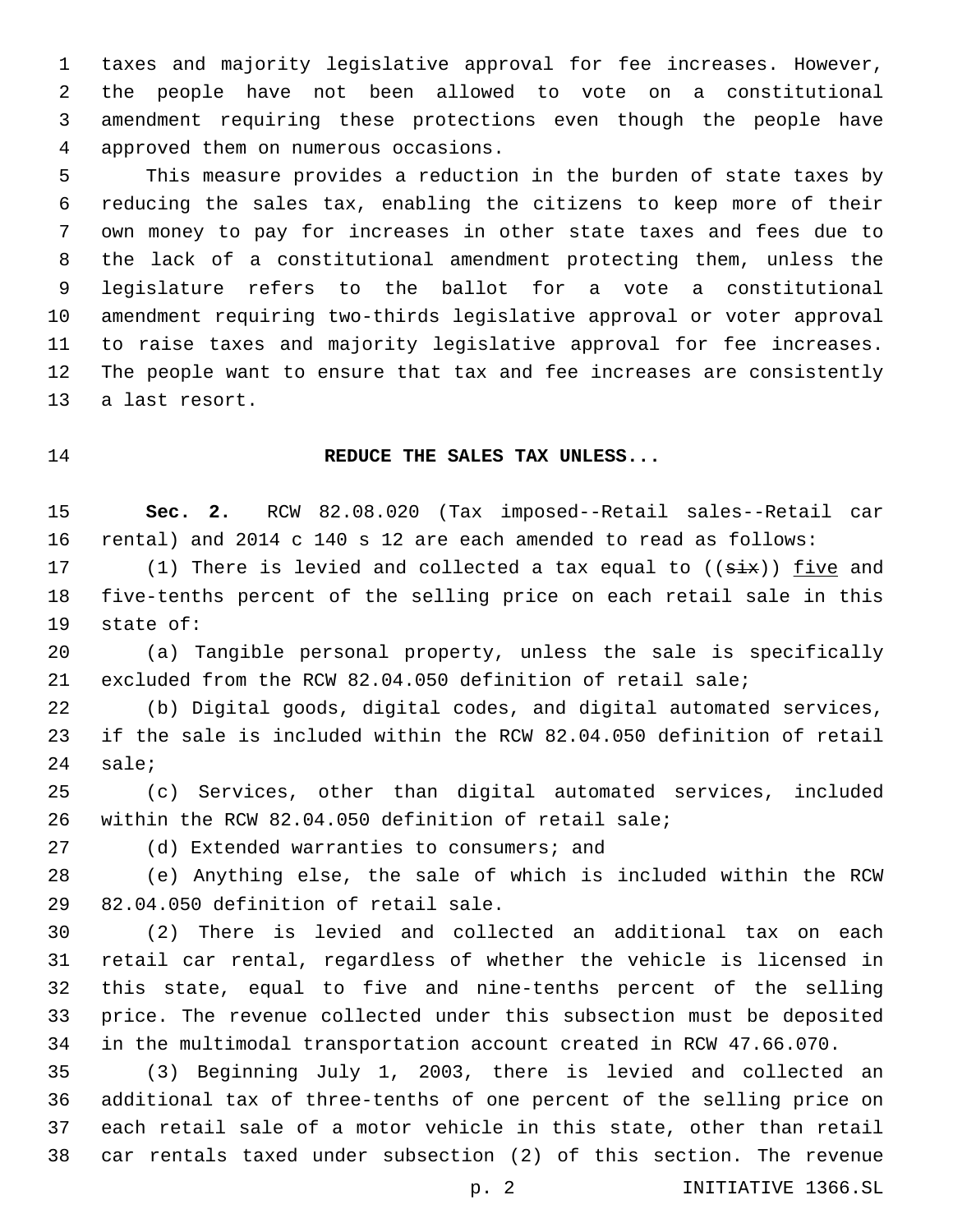collected under this subsection must be deposited in the multimodal transportation account created in RCW 47.66.070.2

 (4) For purposes of subsection (3) of this section, "motor vehicle" has the meaning provided in RCW 46.04.320, but does not include:5

 (a) Farm tractors or farm vehicles as defined in RCW 46.04.180 and 46.04.181, unless the farm tractor or farm vehicle is for use in 8 the production of marijuana;

(b) Off-road vehicles as defined in RCW 46.04.365;

(c) Nonhighway vehicles as defined in RCW 46.09.310; and

11 (d) Snowmobiles as defined in RCW 46.04.546.

 (5) Beginning on December 8, 2005, 0.16 percent of the taxes collected under subsection (1) of this section must be dedicated to funding comprehensive performance audits required under RCW 43.09.470. The revenue identified in this subsection must be deposited in the performance audits of government account created in 17 RCW 43.09.475.

 (6) The taxes imposed under this chapter apply to successive 19 retail sales of the same property.

 (7) The rates provided in this section apply to taxes imposed under chapter 82.12 RCW as provided in RCW 82.12.020.

 **...UNLESS THE LEGISLATURE REFERS TO THE BALLOT FOR A VOTE A CONSTITUTIONAL AMENDMENT REQUIRING TWO-THIRDS LEGISLATIVE APPROVAL OR VOTER APPROVAL TO RAISE TAXES AND MAJORITY LEGISLATIVE APPROVAL FOR FEE INCREASES**

 NEW SECTION. **Sec. 3.** (1) Section 2 of this act takes effect April 15, 2016, unless the contingency in subsection (2) of this section occurs.

 (2) If the legislature, prior to April 15, 2016, refers to the ballot for a vote a constitutional amendment requiring two-thirds legislative approval or voter approval to raise taxes as defined by voter-approved Initiatives 960, 1053, and 1185 and section 6 of this act and majority legislative approval for fee increases as required by voter-approved Initiatives 960, 1053, and 1185 and codified in RCW 43.135.055 and further defined by subsection (a) of this section, 36 section 2 of this act expires on April 14, 2016.

 (a) "Majority legislative approval for fee increases" means only the legislature may set a fee increase's amount and must list it in a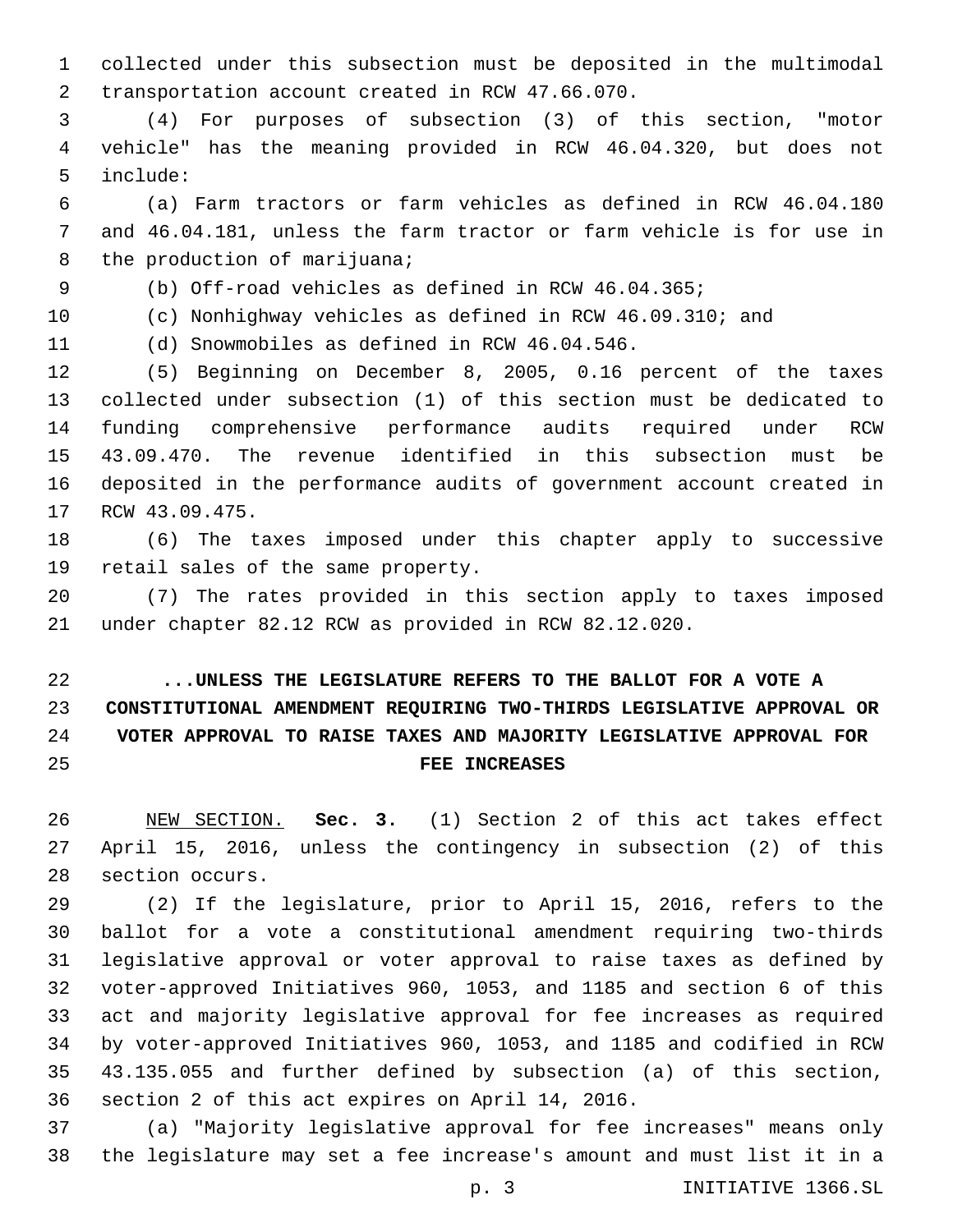bill so it can be subject to the ten-year cost projection and other accountability procedures required by RCW 43.135.031.

#### **STATUTORY REFERENCE UPDATES**

 **Sec. 4.** RCW 43.135.031 (Bills raising taxes or fees - Cost analysis - Press release - Notice of hearings - Updated analyses) and 2013 c 1 s 5 are each amended to read as follows:6

 (1) For any bill introduced in either the house of 8 representatives or the senate that raises taxes as defined by ((RCW) 9 43.135.034)) section 6 of this act or increases fees, the office of financial management must expeditiously determine its cost to the taxpayers in its first ten years of imposition, must promptly and without delay report the results of its analysis by public press release via e-mail to each member of the house of representatives, each member of the senate, the news media, and the public, and must post and maintain these releases on its web site. Any ten-year cost projection must include a year-by-year breakdown. For any bill containing more than one revenue source, a ten-year cost projection for each revenue source will be included along with the bill's total ten-year cost projection. The press release shall include the names of the legislators, and their contact information, who are sponsors and cosponsors of the bill so they can provide information to, and 22 answer questions from, the public.

 (2) Any time any legislative committee schedules a public hearing 24 on a bill that raises taxes as defined by ((RCW 43.135.034)) section 25 6 of this act or increases fees, the office of financial management must promptly and without delay report the results of its most up-to-date analysis of the bill required by subsection (1) of this section and the date, time, and location of the hearing by public press release via e-mail to each member of the house of representatives, each member of the senate, the news media, and the public, and must post and maintain these releases on its web site. The press release required by this subsection must include all the information required by subsection (1) of this section and the names of the legislators, and their contact information, who are members of the legislative committee conducting the hearing so they can provide information to, and answer questions from, the public.

37 (3) Each time a bill that raises taxes as defined by ((RCW) 38 43.135.034)) section 6 of this act or increases fees is approved by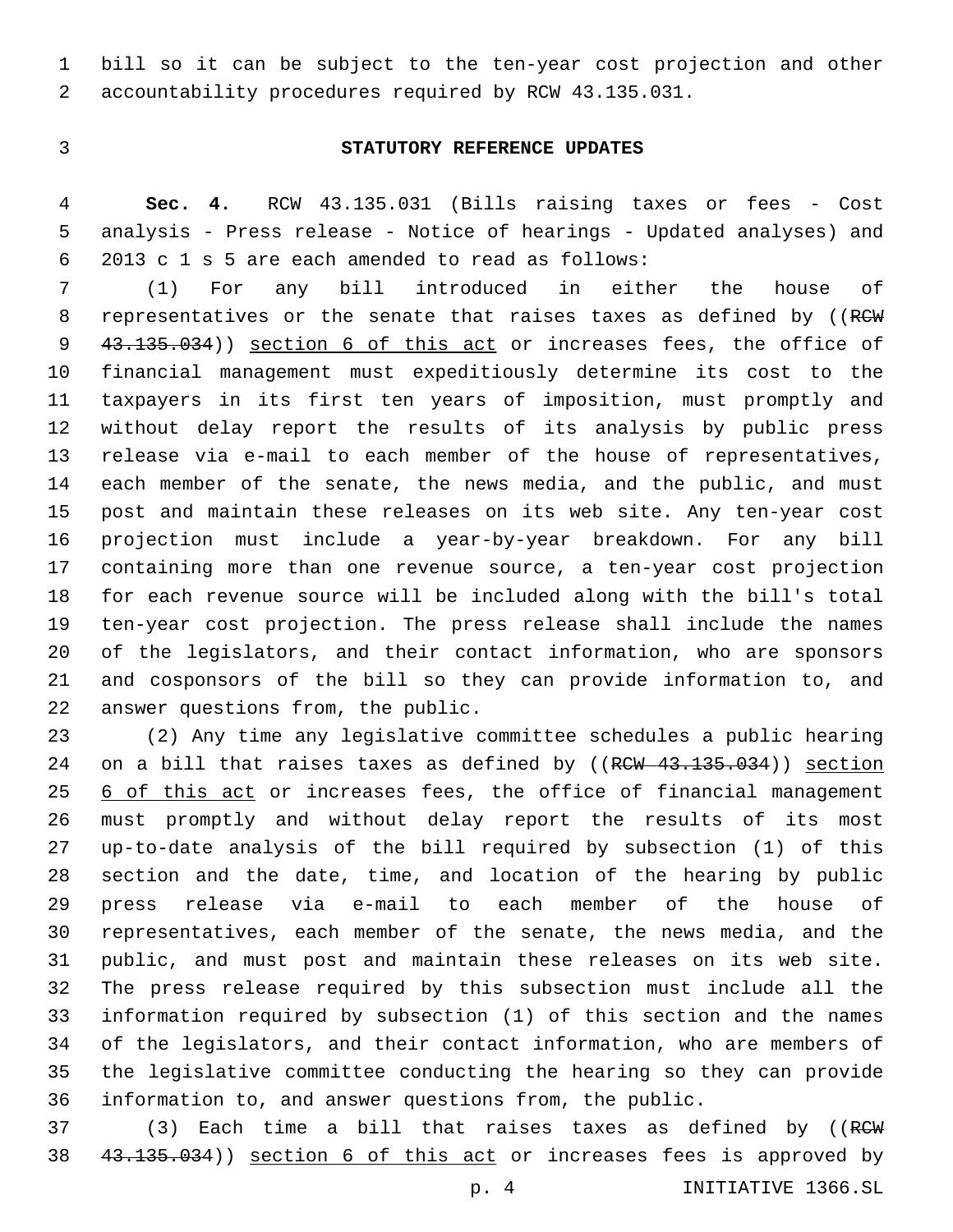any legislative committee or by at least a simple majority in either the house of representatives or the senate, the office of financial management must expeditiously reexamine and redetermine its ten-year cost projection due to amendment or other changes during the legislative process, must promptly and without delay report the results of its most up-to-date analysis by public press release via e-mail to each member of the house of representatives, each member of the senate, the news media, and the public, and must post and maintain these releases on its web site. Any ten-year cost projection must include a year-by-year breakdown. For any bill containing more than one revenue source, a ten-year cost projection for each revenue source will be included along with the bill's total ten-year cost projection. The press release shall include the names of the legislators, and their contact information, and how they voted on the bill so they can provide information to, and answer questions from, 16 the public.

 (4) For the purposes of this section, "names of legislators, and their contact information" includes each legislator's position (senator or representative), first name, last name, party affiliation (for example, Democrat or Republican), city or town they live in, 21 office phone number, and office e-mail address.

 (5) For the purposes of this section, "news media" means any member of the press or media organization, including newspapers, radio, and television, that signs up with the office of financial management to receive the public press releases by e-mail.

 (6) For the purposes of this section, "the public" means any person, group, or organization that signs up with the office of financial management to receive the public press releases by e-mail.

 **Sec. 5.** RCW 43.135.041 (Tax legislation - Advisory vote - Duties of the attorney general and secretary of state - Exemption) and 2013 31 c 1 s 6 are each amended to read as follows:

 (1)(a) After July 1, 2011, if legislative action raising taxes as 33 defined by ((RCW 43.135.034)) section 6 of this act is blocked from a public vote or is not referred to the people by a referendum petition found to be sufficient under RCW 29A.72.250, a measure for an advisory vote of the people is required and shall be placed on the 37 next general election ballot under this chapter.

 (b) If legislative action raising taxes enacted after July 1, 2011, involves more than one revenue source, each tax being increased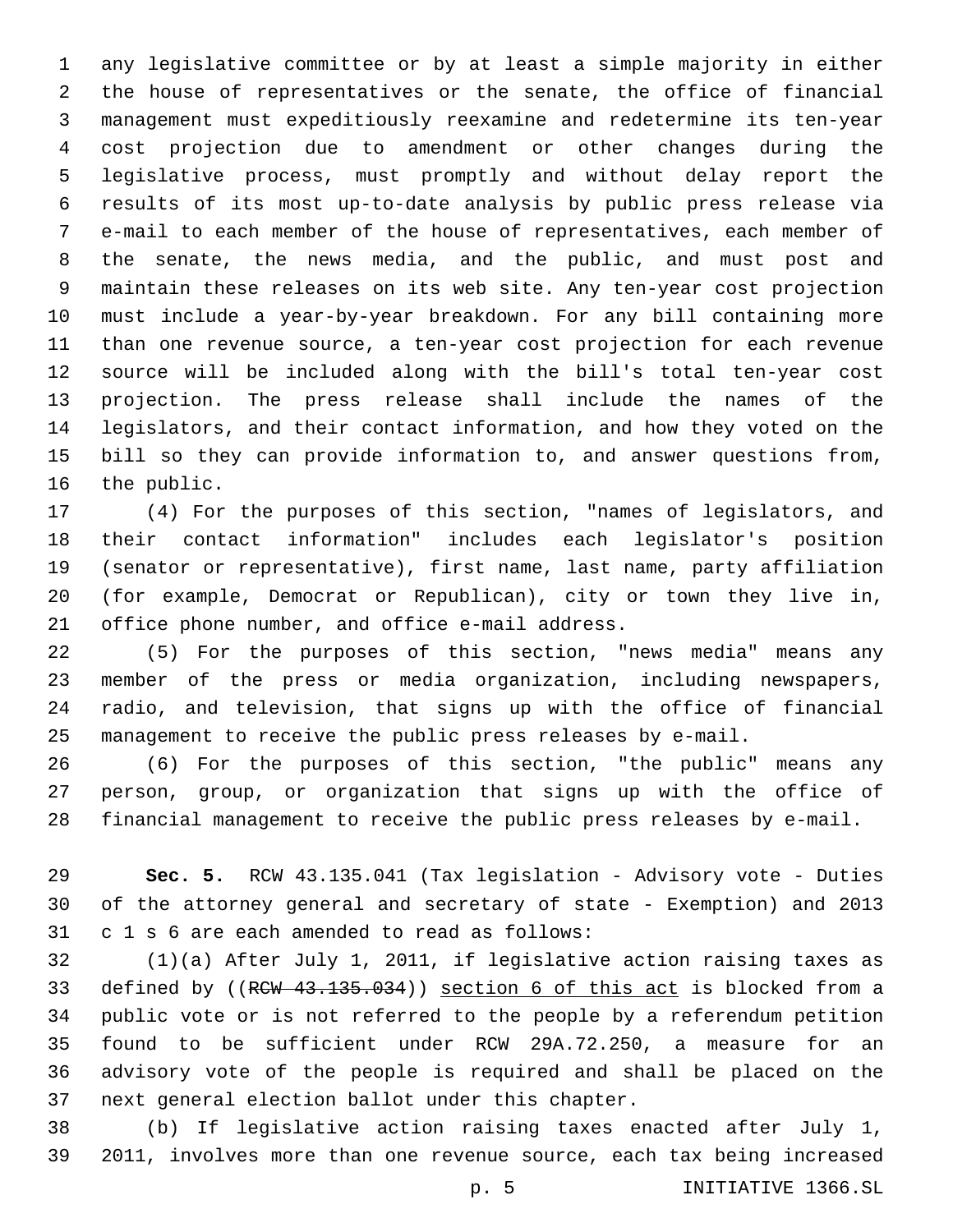shall be subject to a separate measure for an advisory vote of the 2 people under the requirements of this chapter.

 (2) No later than the first of August, the attorney general will send written notice to the secretary of state of any tax increase that is subject to an advisory vote of the people, under the provisions and exceptions provided by this chapter. Within five days of receiving such written notice from the attorney general, the secretary of state will assign a serial number for a measure for an advisory vote of the people and transmit one copy of the measure bearing its serial number to the attorney general as required by RCW 29A.72.040, for any tax increase identified by the attorney general as needing an advisory vote of the people for that year's general election ballot. Saturdays, Sundays, and legal holidays are not counted in calculating the time limits in this subsection.

 (3) For the purposes of this section, "blocked from a public vote" includes adding an emergency clause to a bill increasing taxes, bonding or contractually obligating taxes, or otherwise preventing a 18 referendum on a bill increasing taxes.

 (4) If legislative action raising taxes is referred to the people by the legislature or is included in an initiative to the people found to be sufficient under RCW 29A.72.250, then the tax increase is exempt from an advisory vote of the people under this chapter.

 NEW SECTION. **Sec. 6.** A new section is added to chapter 43.135 24 RCW to read as follows:

 For the purposes of this chapter, "raises taxes" means any action or combination of actions by the state legislature that increases state tax revenue deposited in any fund, budget, or account, regardless of whether the revenues are deposited into the general 29 fund.

#### **CONSTRUCTION CLAUSE**

 NEW SECTION. **Sec. 7.** The provisions of this act are to be liberally construed to effectuate the intent, policies, and purposes of this act.

#### **SEVERABILITY CLAUSE**